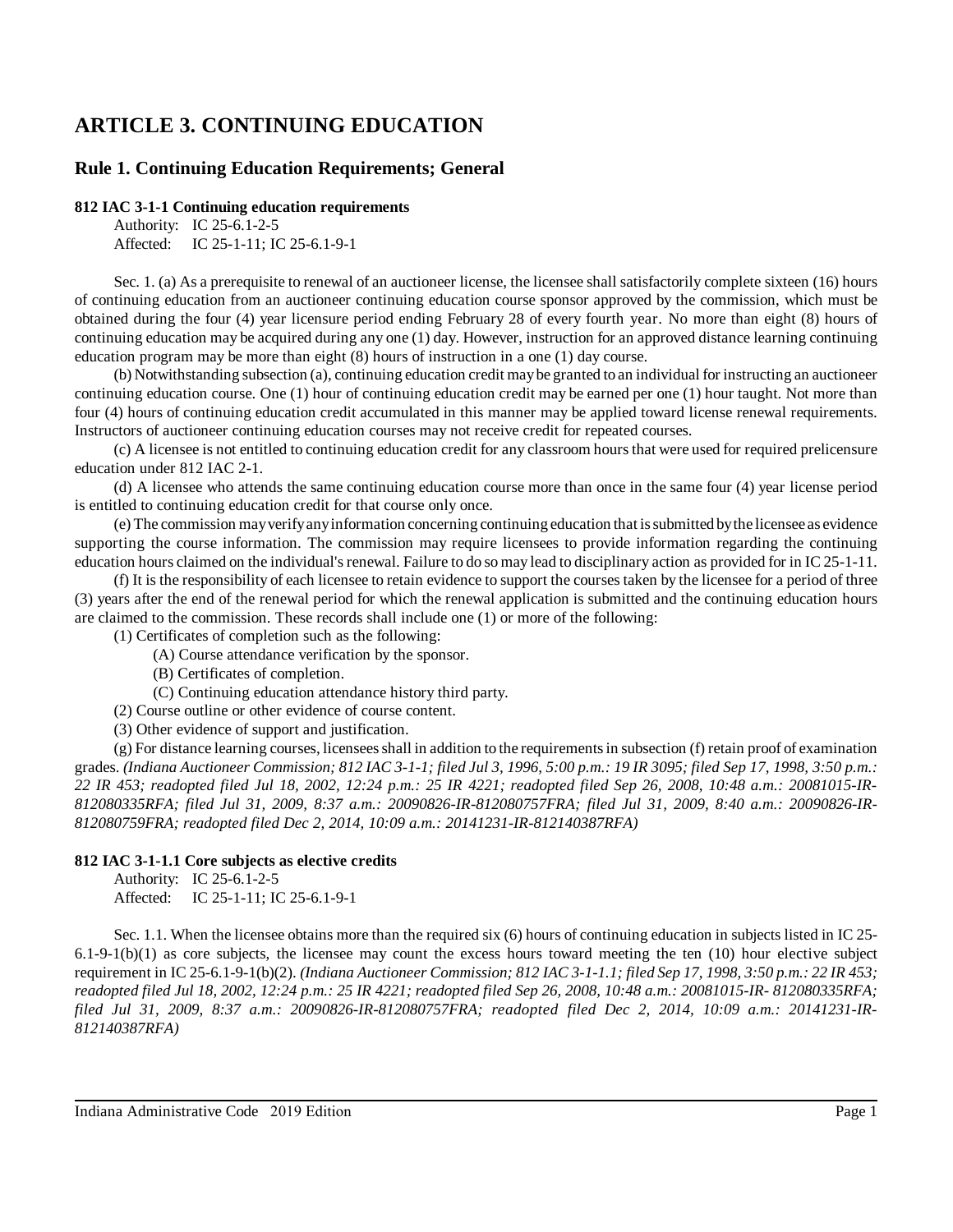#### **812 IAC 3-1-2 Application for auctioneer continuing education course sponsor**

Authority: IC 25-6.1-2-5 Affected: IC 25-6.1-9

Sec. 2. (a) Any request for commission approval of an auctioneer continuing education course sponsor shall be by written application on a form provided by the commission.

(b) Applicants for continuing education course sponsor shall submit the following information:

(1) Name, address, telephone number, and facsimile (FAX) number (if any) of the course sponsor.

(2) If the ownership of the course sponsor is a partnership, the names and addresses of the partners.

(3) If the ownership of the course sponsor is a corporation, the names and addresses of the officers and directors.

(4) If the ownership of the course sponsor is a limited liability company, the names and addresses of the members and managers.

(5) A course content outline describing the subjects to be offered during the approval period.

(6) A statement that each instructor meets the qualifications required by section 7 of this rule.

(7) A statement that the course sponsorshall provide the licensee who successfullycompletes an approved course a certificate of course completion that meets the requirements of section 6 of this rule.

(8) A copy of the certificate of course completion required under section 6 of this rule.

(9) A statement that the course sponsor shall conduct an instructor and course evaluation and that they shall be provided to the commission upon request.

(10) A statement that any facility utilized by the course sponsor shall meet the requirements of 812 IAC 2-2-1.

(c) Notwithstanding subsection (b)(5), the Certified Auctioneers Institute and the National Auctioneer Association are not required to submit course content outlines describing the subjects to be offered during the approval period. *(Indiana Auctioneer* Commission; 812 IAC 3-1-2; filed Jul 3, 1996, 5:00 p.m.: 19 IR 3095; errata filed Aug 1, 1996, 4:00 p.m.: 19 IR 3472; filed Sep 17, 1998, 3:50 p.m.: 22 IR 454; readopted filed Jul 18, 2002, 12:24 p.m.: 25 IR 4221; readopted filed Sep 26, 2008, 10:48 a.m.: *20081015-IR-812080335RFA; readopted filed Dec 2, 2014, 10:09 a.m.: 20141231-IR-812140387RFA)*

## **812 IAC 3-1-3 Course sponsor approval date**

Authority: IC 25-6.1-2-5 Affected: IC 25-6.1

Sec. 3. Sponsors of auctioneer continuing education courses shall be considered approved as of the date of approval by the commission, and therefore courses predating the approval date do not qualify. *(Indiana Auctioneer Commission; 812 IAC 3-1-3;* filed Jul 3, 1996, 5:00 p.m.: 19 IR 3096; readopted filed Jul 18, 2002, 12:24 p.m.: 25 IR 4221; readopted filed Sep 26, 2008, 10:48 *a.m.: 20081015-IR-812080335RFA; readopted filed Dec 2, 2014, 10:09 a.m.: 20141231-IR-812140387RFA)*

## **812 IAC 3-1-4 Course outline**

Authority: IC 25-6.1-2-5 Affected: IC 25-6.1

Sec. 4. A course outline shall be prepared and distributed to the attendees. The outline shall state the number of continuing education hours offered. *(Indiana Auctioneer Commission; 812 IAC 3-1-4; filed Jul 3, 1996, 5:00 p.m.: 19 IR 3096; readopted filed Jul 18, 2002, 12:24 p.m.: 25 IR 4221; readopted filed Sep 26, 2008, 10:48 a.m.: 20081015-IR-812080335RFA; readopted filed Dec 2, 2014, 10:09 a.m.: 20141231-IR-812140387RFA)*

## **812 IAC 3-1-5 Course records**

Authority: IC 25-6.1-2-5 Affected: IC 25-6.1

Sec. 5. (a) An approved auctioneer continuing education course sponsor must retain records of students who complete the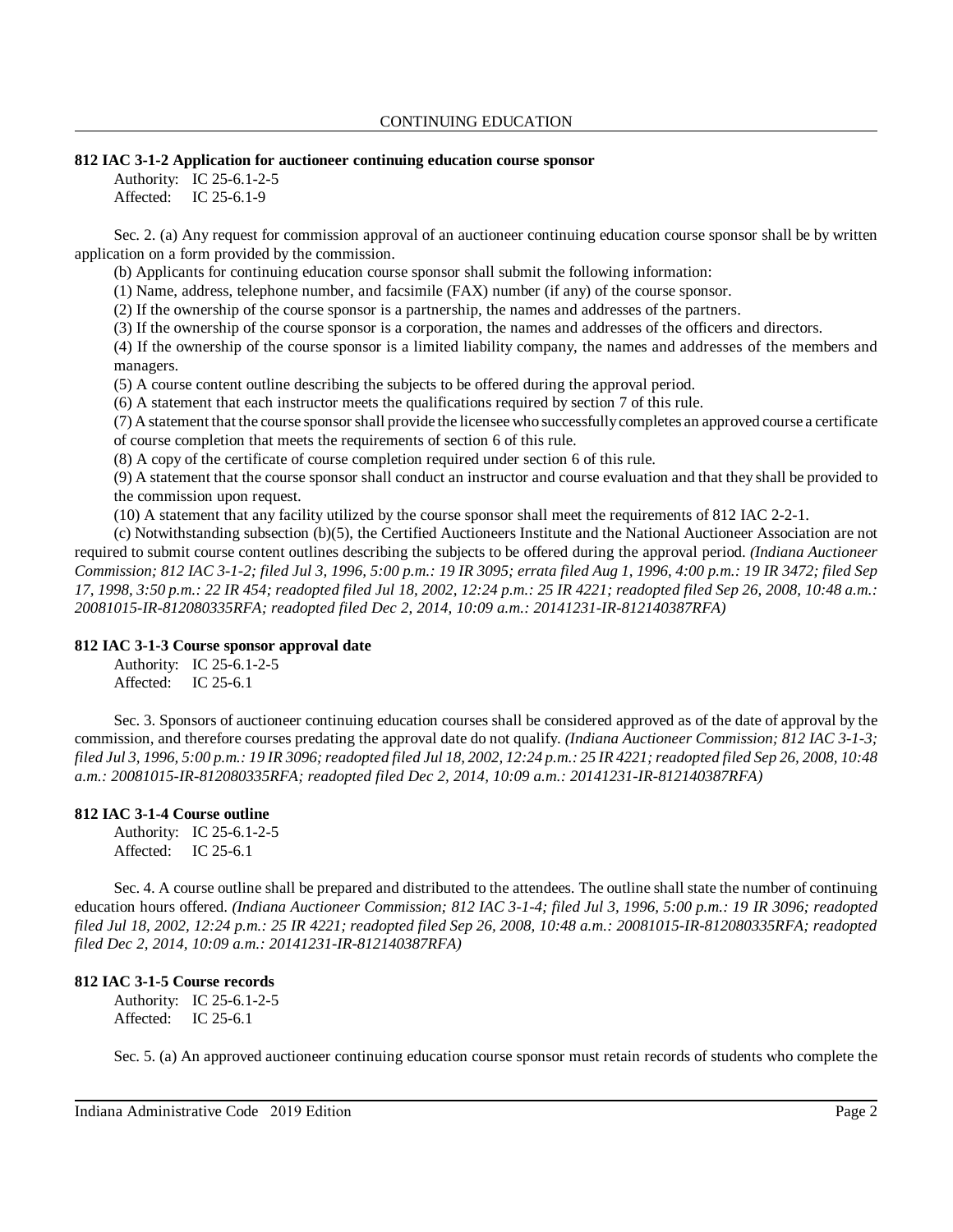#### CONTINUING EDUCATION

course for a minimum of five (5) years. These records must include attendance records for all courses showing date, place, and attendee's name.

(b) The course sponsor may be asked to provide to the commission copies of records required by subsection (a). *(Indiana Auctioneer Commission; 812 IAC 3-1-5; filed Jul 3, 1996, 5:00 p.m.: 19 IR 3096; readopted filed Jul 18, 2002, 12:24 p.m.: 25 IR 4221; readopted filed Sep 26, 2008, 10:48 a.m.: 20081015-IR-812080335RFA; readopted filed Dec 2, 2014, 10:09 a.m.: 20141231-IR-812140387RFA)*

#### **812 IAC 3-1-6 Approved auctioneer continuing education sponsor; certificate requirements**

Authority: IC 25-6.1-2-5 Affected: IC 25-6.1

Sec. 6. (a) Upon completion of a continuing education course, the approved auctioneer continuing education sponsor shall provide all attendees a course completion certificate that must include the following information:

(1) The name of the participant.

(2) The license number of the participant.

(3) The name, address, and signature of the sponsor.

(4) The course title.

(5) The course topic, if not reflected in the course title.

(6) The date and location of the course.

(7) The number of approved actual course hours.

(8) Distance learning certificates must include the instructional delivery method.

(b) The approved auctioneer continuing education sponsors must retain the certificates described in subsection (a) for at least five (5) years after the end of the four (4) year renewal period in which the course was taken. *(Indiana Auctioneer Commission; 812 IAC 3-1-6; filed Jul 3, 1996, 5:00 p.m.: 19 IR 3096; readopted filed Jul 18, 2002, 12:24 p.m.: 25 IR 4221; readopted filed Sep 26, 2008, 10:48 a.m.: 20081015-IR-812080335RFA; filed Jul 31, 2009, 8:37 a.m.: 20090826-IR-812080757FRA; filed Jul 31, 2009, 8:40 a.m.: 20090826-IR-812080759FRA; readopted filed Dec 2, 2014, 10:09 a.m.: 20141231-IR-812140387RFA)*

#### **812 IAC 3-1-7 Instructors; requirements**

Authority: IC 25-6.1-2-5 Affected: IC 25-6.1

Sec. 7. Each instructor used by an approved auctioneer continuing education sponsor must have a minimum of two (2) years of experience in the field in which that instructor is to teach. *(Indiana Auctioneer Commission; 812 IAC 3-1-7; filed Jul 3, 1996,* 5:00 p.m.: 19 IR 3096; readopted filed Jul 18, 2002, 12:24 p.m.: 25 IR 4221; readopted filed Sep 26, 2008, 10:48 a.m.: 20081015-*IR-812080335RFA; readopted filed Dec 2, 2014, 10:09 a.m.: 20141231-IR-812140387RFA)*

## **812 IAC 3-1-8 Instructors; prohibitions**

Authority: IC 25-6.1-2-5 Affected: IC 25-6.1

Sec. 8. An auctioneer continuing education sponsor is prohibited from hiring, or retaining in its employ, an instructor who has:

(1) had an auctioneer or auction company license revoked or suspended by any jurisdiction;

(2) obtained or used, or attempted to obtain or use, in any manner, Indiana auctioneer licensing examination questions to be used on future examinations unless authorized by law;

(3) been convicted of a crime that has a direct bearing on the individual's ability to competently instruct, including, but not necessarily limited to, violations of auction laws and abuse of fiduciary responsibilities;

(4) falsely certified hours of attendance or grades for any student; or

(5) unless allowed by law, refused to appear or testify, or both, under oath at any hearing held by the commission.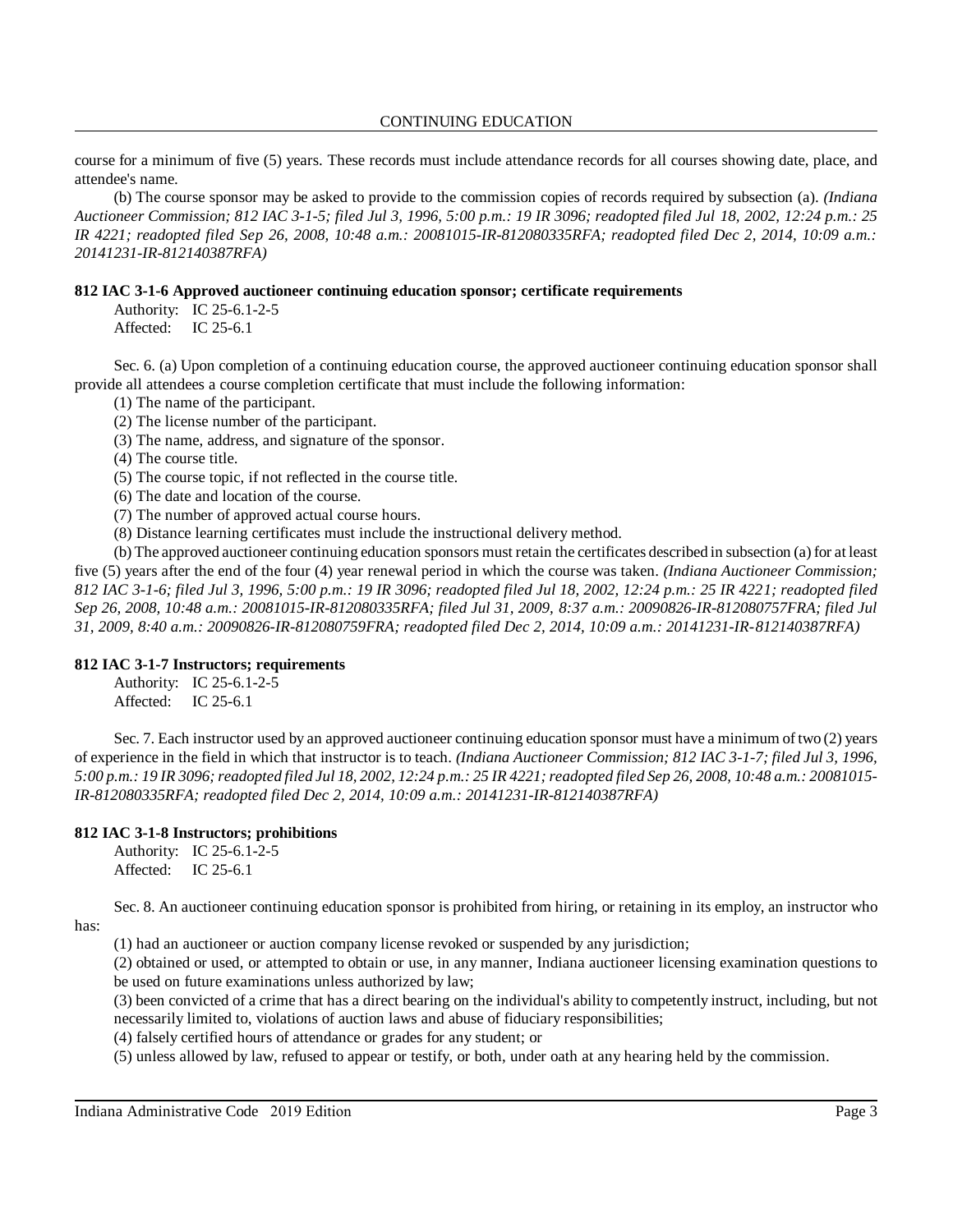*(Indiana Auctioneer Commission; 812 IAC 3-1-8; filed Jul 3, 1996, 5:00 p.m.: 19 IR 3096; readopted filed Jul 18, 2002, 12:24 p.m.: 25 IR 4221; readopted filed Sep 26, 2008, 10:48 a.m.: 20081015-IR-812080335RFA; readopted filed Dec 2, 2014, 10:09 a.m.: 20141231-IR-812140387RFA; filed Mar 27, 2015, 4:19 p.m.: 20150422-IR-812140386FRA)*

#### **812 IAC 3-1-9 Monitoring continuing education courses**

Authority: IC 25-6.1-2-5 Affected: IC 25-1-11; IC 25-6.1-9

Sec. 9. (a) Continuing education courses offered by an approved course sponsor shall be monitored by that course sponsor to ensure that participants are physically present for the duration of the course.

(b) In order to monitor a continuing education course, an approved course sponsor must do the following:

(1) Require participants to sign in and out as they enter and exit the classroom, noting the time of arrival or departure.

(2) Designate one (1) employee to monitor the continuing education course.

(c) The duties of the individual listed in subsection (b)(2) shall include the following:

(1) Ensure that order is maintained throughout the duration of the course.

(2) Maintain the attendance sheets to assure their accuracy.

(3) Verify the participant's signature upon the participant's entrance and exit.

(4) Distribute course completion certificates to participants who have been physically present for the duration of the course. *(Indiana Auctioneer Commission; 812 IAC 3-1-9; filed Jul 3, 1996, 5:00 p.m.: 19 IR 3097; readopted filed Jul 18, 2002, 12:24 p.m.: 25 IR 4221; readopted filed Sep 26, 2008, 10:48 a.m.: 20081015-IR-812080335RFA; readopted filed Dec 2, 2014, 10:09 a.m.: 20141231-IR-812140387RFA)*

#### **812 IAC 3-1-10 Renewal applications**

Authority: IC 25-6.1-2-5 Affected: IC 25-1-11; IC 25-6.1-9

Sec. 10. (a) An applicant for license renewal shall certify on the application that the applicant has complied with the continuing education requirements under IC 25-6.1-9 and this article.

(b) The commission may request the following:

(1) Verification of any information submitted by the applicant.

(2) The applicant to submit evidence supporting the course credit claimed.

(c) The commission may request applicants to prove information as provided in section 1(h) of this rule in order to verify continuing education hours claimed in the application. Failure to do so shall subject a licensee to the sanctions provided for under IC 25-1-11. *(Indiana Auctioneer Commission; 812 IAC 3-1-10; filed Jul 3, 1996, 5:00 p.m.: 19 IR 3097; readopted filed Jul 18,* 2002, 12:24 p.m.: 25 IR 4221; readopted filed Sep 26, 2008, 10:48 a.m.: 20081015-IR-812080335RFA; filed Jul 31, 2009, 8:37 *a.m.: 20090826-IR-812080757FRA; readopted filed Dec 2, 2014, 10:09 a.m.: 20141231-IR-812140387RFA)*

## **812 IAC 3-1-11 Failure to meet continuing education provisions**

|           | Authority: IC 25-6.1-2-5 |
|-----------|--------------------------|
| Affected: | IC $25-6.1-3-2$          |

Sec. 11. (a) A licensee who does not obtain the required number of continuing education hours during a four (4) year licensure period may cure that deficiency by taking them in the next licensure period. However, the license shall not be renewed until the necessaryhours are obtained. An individual whose license haslapsed longer than one (1) year is governed by IC 25-6.1-3-  $2(i)$ .

(b) Continuing education hours obtained to cure a deficiency in a prior licensure period shall not be double-counted by also being credited toward the hours required for license renewal at the conclusion of the current licensure period. *(Indiana Auctioneer* Commission; 812 IAC 3-1-11; filed Jul 3, 1996, 5:00 p.m.: 19 IR 3097; readopted filed Jul 18, 2002, 12:24 p.m.: 25 IR 4221; *readopted filed Sep 26, 2008, 10:48 a.m.: 20081015-IR-812080335RFA; filed Jul 31, 2009, 8:37 a.m.: 20090826-IR-*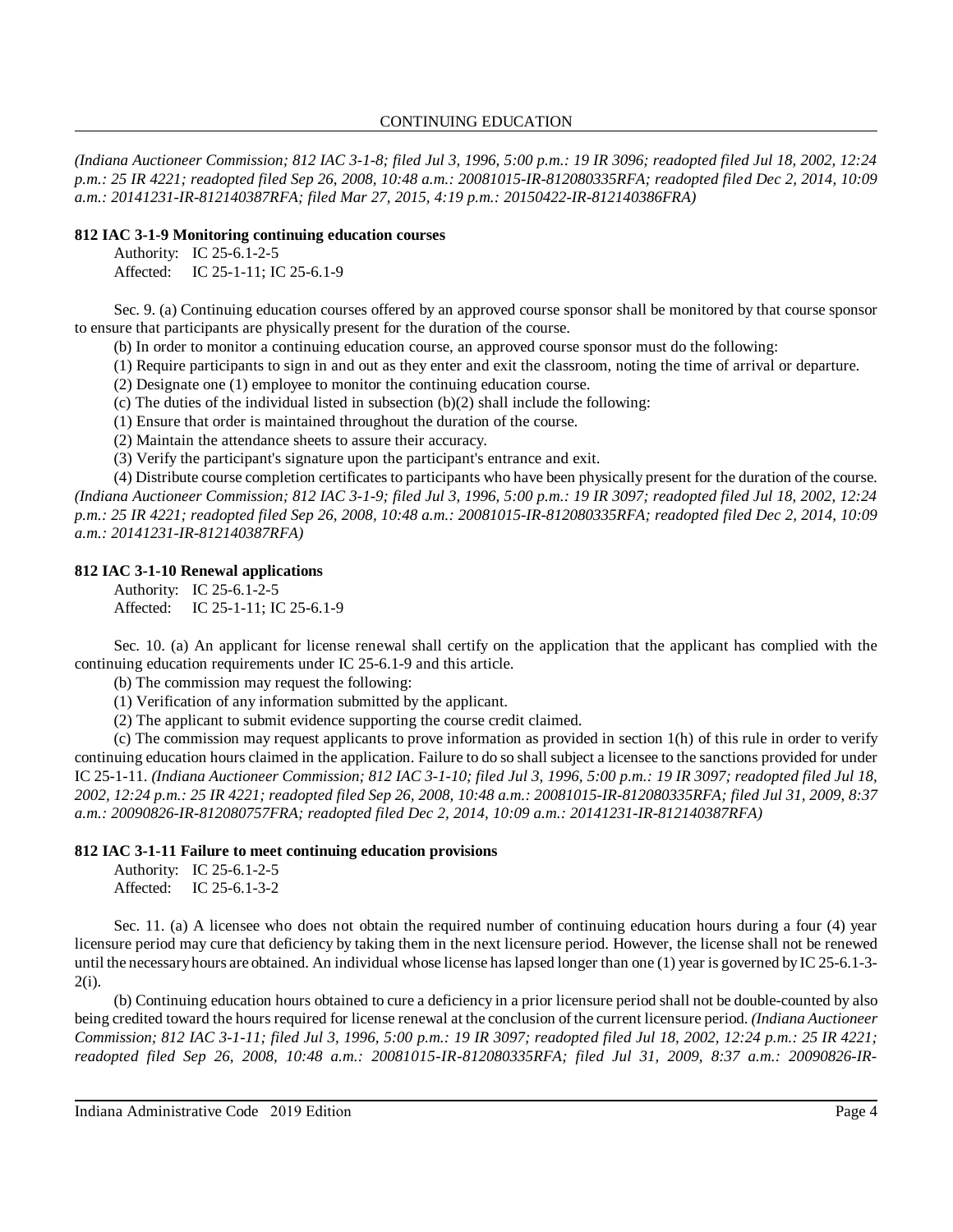*812080757FRA; readopted filed Dec 2, 2014, 10:09 a.m.: 20141231-IR-812140387RFA)*

#### **812 IAC 3-1-12 Inactive license**

Authority: IC 25-6.1-2-5 Affected: IC 25-6.1-9-10

Sec. 12. An applicant for license renewal may request an inactive license under IC 25-6.1-9-10 by complying with that section and certifying under penalty of perjury that the applicant will not perform and does not intend to perform an act that requires an auctioneer license. *(Indiana Auctioneer Commission; 812 IAC 3-1-12; filed Jul 3, 1996, 5:00 p.m.: 19 IR 3097; readopted filed Jul 18, 2002, 12:24 p.m.: 25 IR 4221; readopted filed Sep 26, 2008, 10:48 a.m.: 20081015-IR-812080335RFA; readopted filed Dec 2, 2014, 10:09 a.m.: 20141231-IR-812140387RFA)*

#### **812 IAC 3-1-13 Reinstatement of inactive license; requirements**

Authority: IC 25-6.1-2-5 Affected: IC 25-6.1

Sec. 13. In order to reinstate an inactive license at any time during the licensure period, the licensee must have completed sixteen (16) actual hours of continuing education from course sponsors approved by the commission. *(Indiana Auctioneer* Commission; 812 IAC 3-1-13; filed Jul 3, 1996, 5:00 p.m.: 19 IR 3097; readopted filed Jul 18, 2002, 12:24 p.m.: 25 IR 4221; *readopted filed Sep 26, 2008, 10:48 a.m.: 20081015-IR-812080335RFA; filed Jul 31, 2009, 8:37 a.m.: 20090826-IR-812080757FRA; readopted filed Dec 2, 2014, 10:09 a.m.: 20141231-IR-812140387RFA)*

#### **812 IAC 3-1-14 Commission review of continuing education compliance**

Authority: IC 25-6.1-2-5 Affected: IC 25-1-11; IC 25-6.1-9

Sec. 14. (a) If, asthe result of an audit or other review, the commission determinesthat continuing education hours a licensee has claimed do not meet the requirements of IC 25-6.1-9 and this article, the commission shall notify the licensee of that determination.

(b) A licensee, who has been notified under subsection (a), may within thirty (30) days submit information to the commission giving all the substantive reasons in support of the licensee's position that an adequate number of hours has been obtained.

(c) A licensee who submits false information under section 10 of this rule and this section shall be subject to the sanctions provided for under IC 25-1-11. *(Indiana Auctioneer Commission; 812 IAC 3-1-14; filed Jul 3, 1996, 5:00 p.m.: 19 IR 3097; readopted filed Jul 18, 2002, 12:24 p.m.: 25 IR 4221; readopted filed Sep 26, 2008, 10:48 a.m.: 20081015-IR-812080335RFA; readopted filed Dec 2, 2014, 10:09 a.m.: 20141231-IR-812140387RFA)*

## **Rule 2. Distance Learning Continuing Education**

**812 IAC 3-2-1 "Distance learning continuing education" defined**

Sec. 1. "Distance learning continuing education" means a course in which instruction does not take place in a traditional classroom setting but rather through other means where the instructor and licensed professional learners are separated by distance and sometimes tome *[sic]*. The instruction:

(1) is:

(A) presented in a sequential and logical order; and

(B) offered wholly or primarily by distance study, through virtually any media; and

(2) may incorporate or make use of various media formats, including, but not limited to, the following:

Authority: IC 25-6.1-2-5 Affected: IC 25-6.1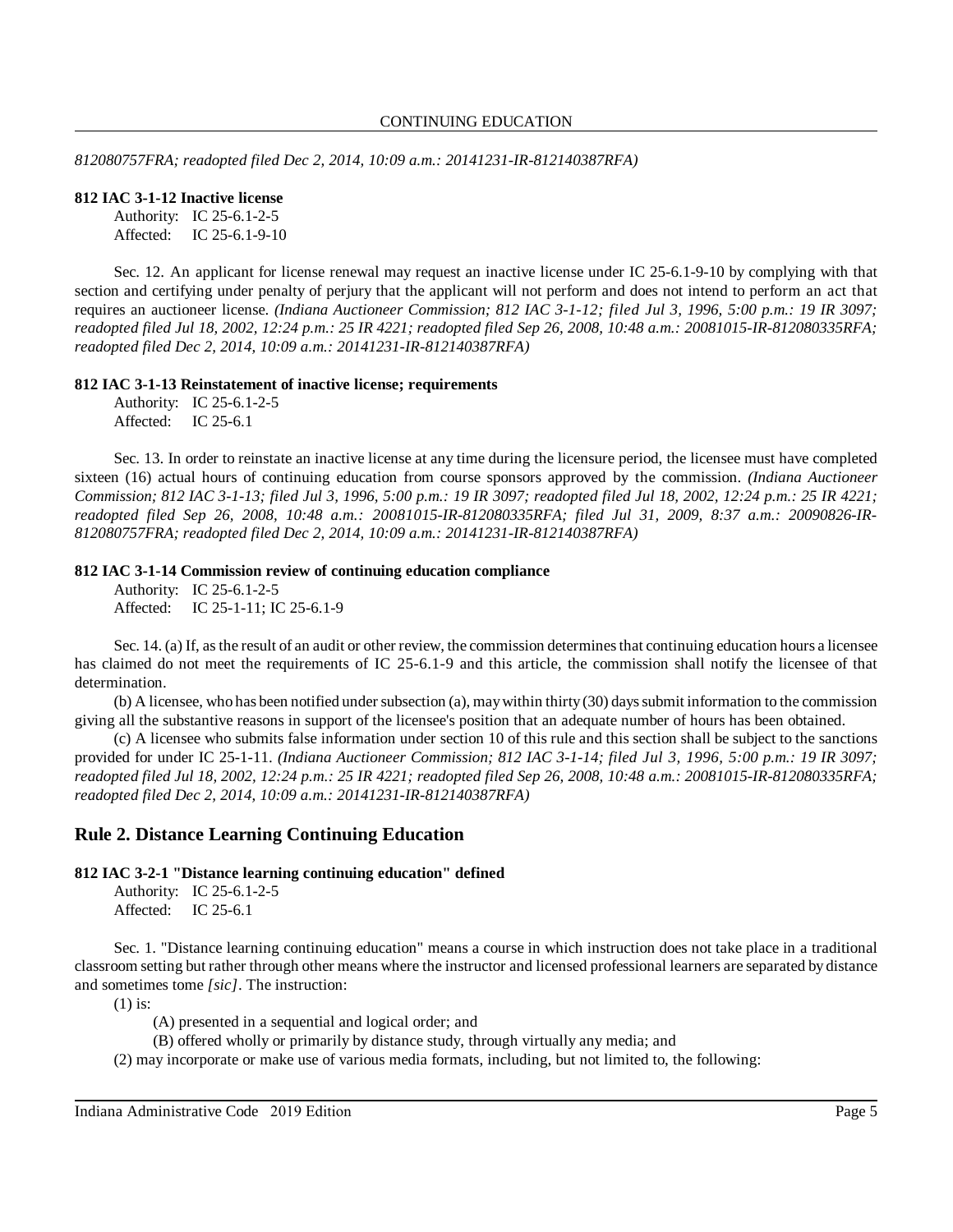(A) Printed materials.

(B) Video or DVD.

(C) Internet based delivery systems.

*(Indiana Auctioneer Commission; 812 IAC 3-2-1; filed Jul 31, 2009, 8:40 a.m.: 20090826-IR-812080759FRA; readopted filed Nov 20, 2015, 3:31 p.m.: 20151216-IR-812150228RFA)*

#### **812 IAC 3-2-2 Distance learning continuing education requirements**

Authority: IC 25-6.1-2-5 Affected: IC 25-1-4-0.2; IC 25-6.1

Sec. 2. (a) Distance learning continuing education courses must meet the requirements of section 3 of this rule and at least one (1) of the following:

(1) Courses that meet the requirements of section 4 of this rule and offered by approved organizations as defined in IC 25-1-4-0.2.

(2) Courses offered by organizations other than those approved organizations defined in IC 25-1-4-0.2 provided that the course meets the requirements of section 4 of this rule.

(b) A licensee must complete the distance learning continuing education course or courses within one (1) year of the date of enrollment.

(c) Mandatory and nonmandatory classes may be taken through distance learning continuing education courses. *(Indiana Auctioneer Commission; 812 IAC 3-2-2; filed Jul 31, 2009, 8:40 a.m.: 20090826-IR-812080759FRA; readopted filed Nov 20, 2015, 3:31 p.m.: 20151216-IR-812150228RFA)*

## **812 IAC 3-2-3 Distance learning continuing education courses**

Authority: IC 25-6.1-2-5 Affected: IC 25-6.1-9-1

Sec. 3. The commission shall approve a distance learning continuing education course if the commission determines to its satisfaction the following:

(1) The distance learning continuing education course is designed to enhance the auctioneer's knowledge and skill in providing auctioneer services relevant to the practice of auctioneering.

(2) An appropriate and complete application has been filed with the commission.

(3) The distance learning continuing education course meets the content requirements as prescribed in IC 25-6.1-9-1(b)(1) and IC 25-6.1-9-1(b)(2).

(4) The course complies with sections 5 through 7 of this rule, as applicable.

(5) The distance learning continuing education course meets all other requirements as prescribed in IC 25-6.1-9 and this article.

*(Indiana Auctioneer Commission; 812 IAC 3-2-3; filed Jul 31, 2009, 8:40 a.m.: 20090826-IR-812080759FRA; readopted filed Nov 20, 2015, 3:31 p.m.: 20151216-IR-812150228RFA)*

#### **812 IAC 3-2-4 Approval of distance learning continuing education**

Authority: IC 25-6.1-2-5 Affected: IC 25-6.1

Sec. 4. In order for a distance learning continuing education course to meet the requirements of section  $2(a)(1)$  of this rule, the course sponsor shall submit the following information:

(1) Mission and objectives, as follows:

- (A) A statement that clearly defines the mission of the provider's educational programs.
- (B) The specific curricular objectives for the course.
- (C) A plan for periodic review of the following: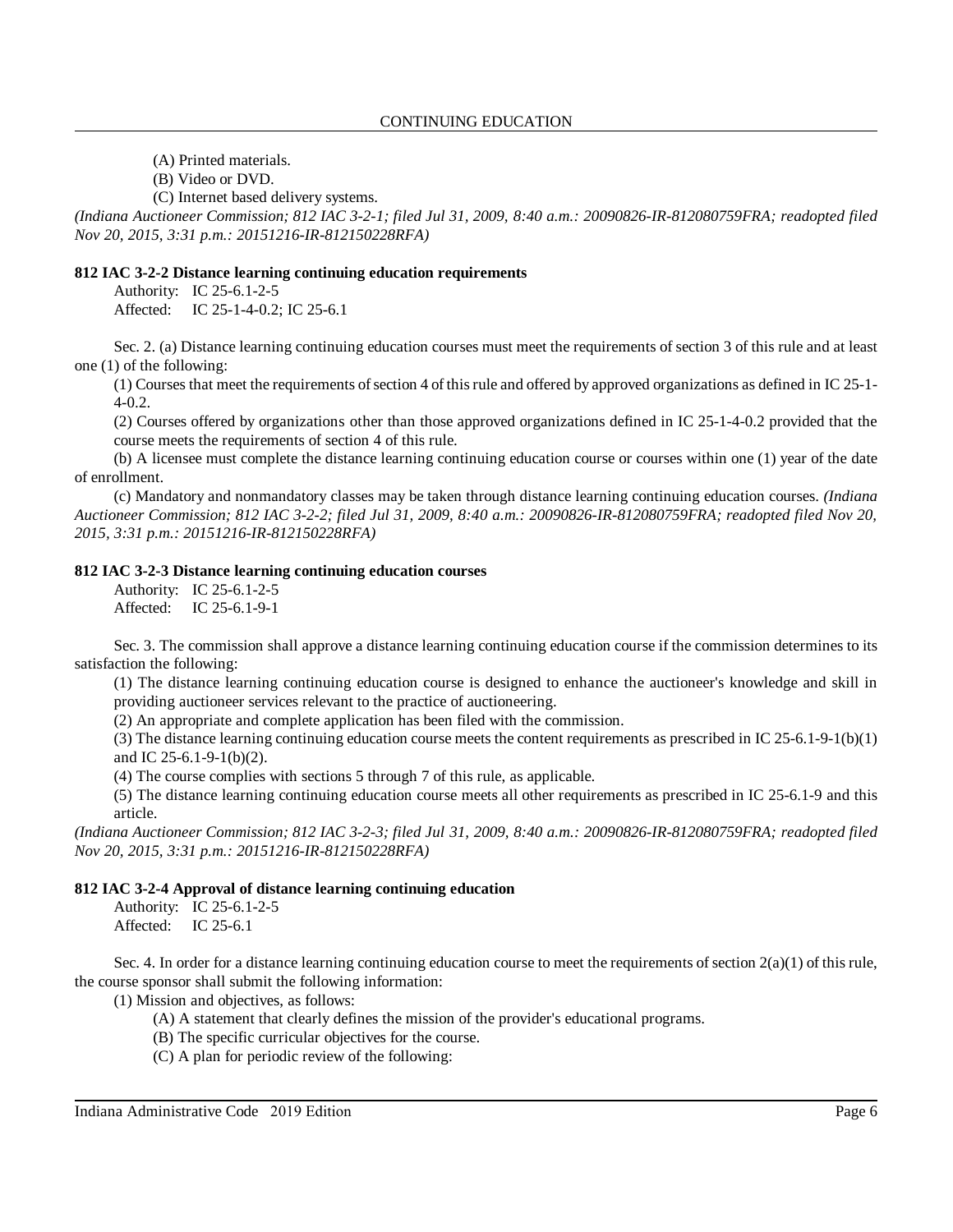- (i) The mission statement.
- (ii) Curricular objectives.
- (2) Course design, as follows:
	- (A) A course outline that clearly states the following:
		- (i) The course objectives.
		- (ii) The desired student outcomes.
	- (B) A plan to ensure that the course content is:
		- (i) updated in a timely manner; and
		- (ii) distributed to:
			- (AA) licensees who are currently enrolled; and
			- (BB) future registrants.

(C) A plan for submitting substantial changes in the course to the commission. Substantial changes include, but are not limited to, the following:

- (i) Expanded or reduced course content.
- (ii) Changes in the time allotments for portions of the course.
- (iii) Changes or redirected learning objectives.
- (iv) A change of instructor.
- (v) Changes in the course delivery method.
- (D) The course disk or CD-ROM, if applicable.
- (E) A list of reference materials provided to the licensees.

(F) A list of any prerequisitesfor the course and evidence that licensees are properlyadvised ofthe prerequisites before registration.

(G) Evidence that the course is structured in a mastery learning format that ensures mastery accomplishment.

(H) Evidence that the number of hours claimed is the number of hours it takes the average student to complete the course. This requirement can be met by submitting the results of the studies or field tests, or both, that will verify the claims.

- (3) Interactivity, as follows:
	- (A) A description of how interaction is accomplished in the course.
	- (B) An explanation of how:
		- (i) interactivity is evaluated; and
		- (ii) feedback is gathered from licensees;
	- throughout the course.
- (4) Course delivery, as follows:
	- (A) A plan that shows evidence that technical support will be available when needed.
	- (B) Evidence that instructor-licensee ratios are acceptable for the delivery method used.

(C) The name or names and qualifications of the instructor or instructors of the course, submitting their credentials, including any specific training for teaching, via the specified delivery method, and a plan for their continued professional development. The instructor or instructors of the course must meet the requirements in 812 IAC 3-1-7.

(D) A list of remote sites if applicable. "Remote site" means one that receives a broadcast whether by:

- (i) satellite; or
- (ii) teleconferencing.
- (E) A list of any site facilitators and the qualifications and credentials for each.
- (5) Equipment and learning environment, as follows:

(A) A list of equipment that the licensee will need and evidence that thisinformation is made available to the licensee before registration.

(B) An acceptable plan for dealing with equipment failures.

(6) Student support services, as follows:

(A) A copy of a licensee information package that contains all the necessary information about the course. This information includes, but is not limited to, the following: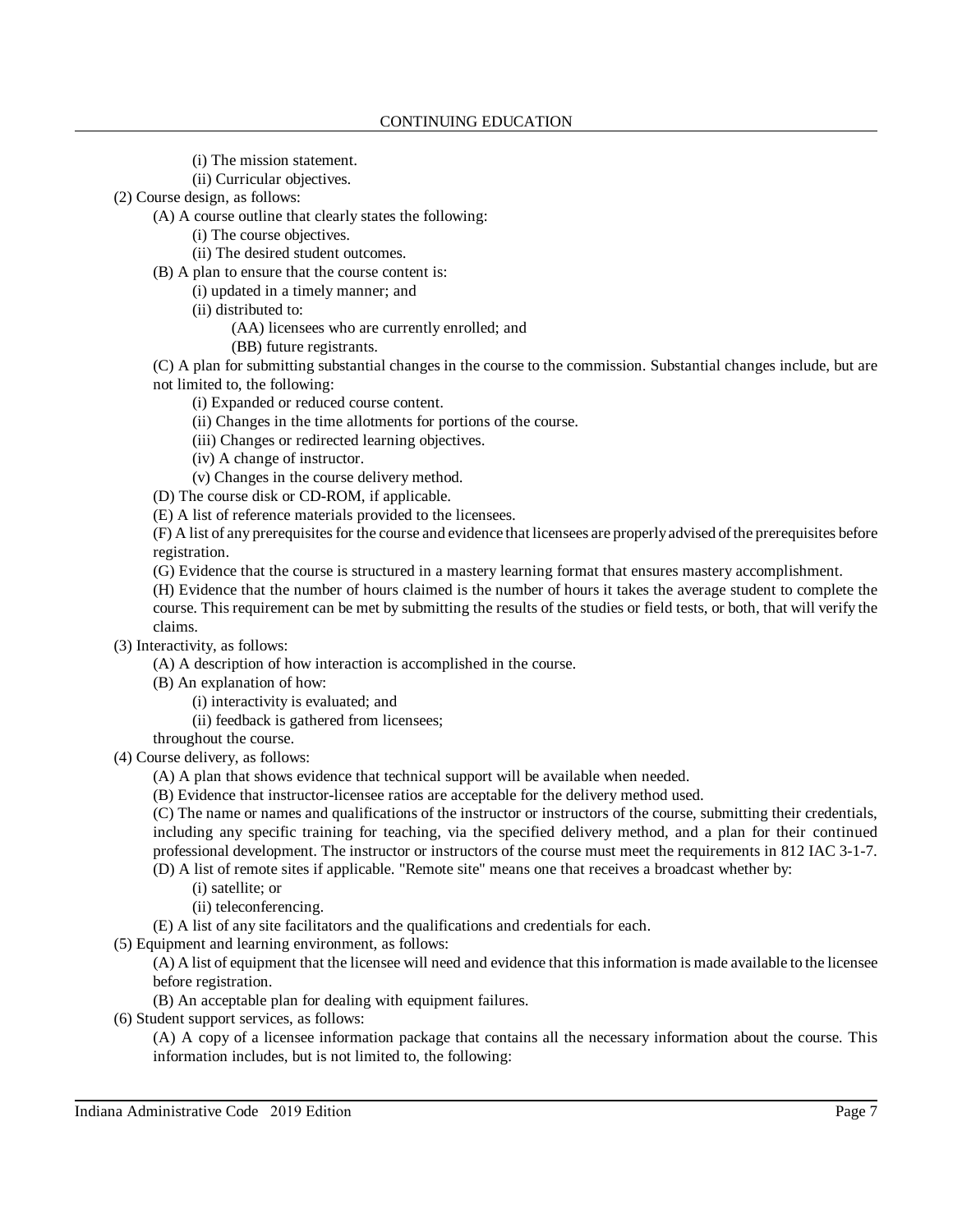(i) Information about broadcasts and distance site locations.

(ii) Faculty contact information.

(iii) The course outline and learning objectives.

(iv) Guidelines regarding what constitutes successful completion of the course.

(v) Homework assignments.

(vi) Deadlines.

(vii) Fees and refunds.

(viii) Prerequisites.

(ix) Illness policy.

(x) A list of required licensee materials, including required software.

(B) An explanation of how licensee orientation sessions are accomplished. Each licensee is required to have an orientation before the licensee begins the course.

(C) An acceptable list of other support services made available to the licensees.

(7) Evaluation and assessment, as follows:

(A) An evaluation form that solicits licensee feedback on the following:

(i) The delivery approach.

(ii) The equipment.

(iii) Suggestions for class improvement.

(iv) The licensee's overall satisfaction with the course.

An evaluation form is required to be given to every licensee in a distance learning continuing education course at the conclusion of the course.

(B) A plan for verifying licensee identity. The course sponsor of any distance learning continuing education course must have an acceptable plan in place that verifies that the licensee enrolled in the course is the one that completes the following:

(i) The course.

(ii) Any required tests.

(8) Commitment to support, as follows:

(A) A copy of the course sponsor's business plan that shows ongoing commitment to provide adequate financial and technical resources to support the distance learning continuing education course.

(B) A statement of how long the course sponsor has been offering distance learning continuing education courses.

*(Indiana Auctioneer Commission; 812 IAC 3-2-4; filed Jul 31, 2009, 8:40 a.m.: 20090826-IR-812080759FRA; readopted filed Nov 20, 2015, 3:31 p.m.: 20151216-IR-812150228RFA)*

## **812 IAC 3-2-5 Correspondence distance learning continuing education courses**

Authority: IC 25-6.1-2-5 Affected: IC 25-6.1

Sec. 5. Licensees may take distance learning continuing education courses by correspondence so long as the courses meet the following criteria:

(1) All courses must provide a test, and the participant must score at least seventy-five percent (75%) to pass and receive credit for the course.

(2) Tests must have multiple choice questions with at least twenty (20) questions per two (2) hours of instruction. The following types of questions are not allowed:

(A) True or false.

(B) Essay.

(3) The organization and presentation of the instructional materials shall be in accord with sound principles of learning.

(4) Correspondence courses must have sufficient security to assure against fraudulent practices.

*(Indiana Auctioneer Commission; 812 IAC 3-2-5; filed Jul 31, 2009, 8:40 a.m.: 20090826-IR-812080759FRA; readopted filed Nov 20, 2015, 3:31 p.m.: 20151216-IR-812150228RFA)*